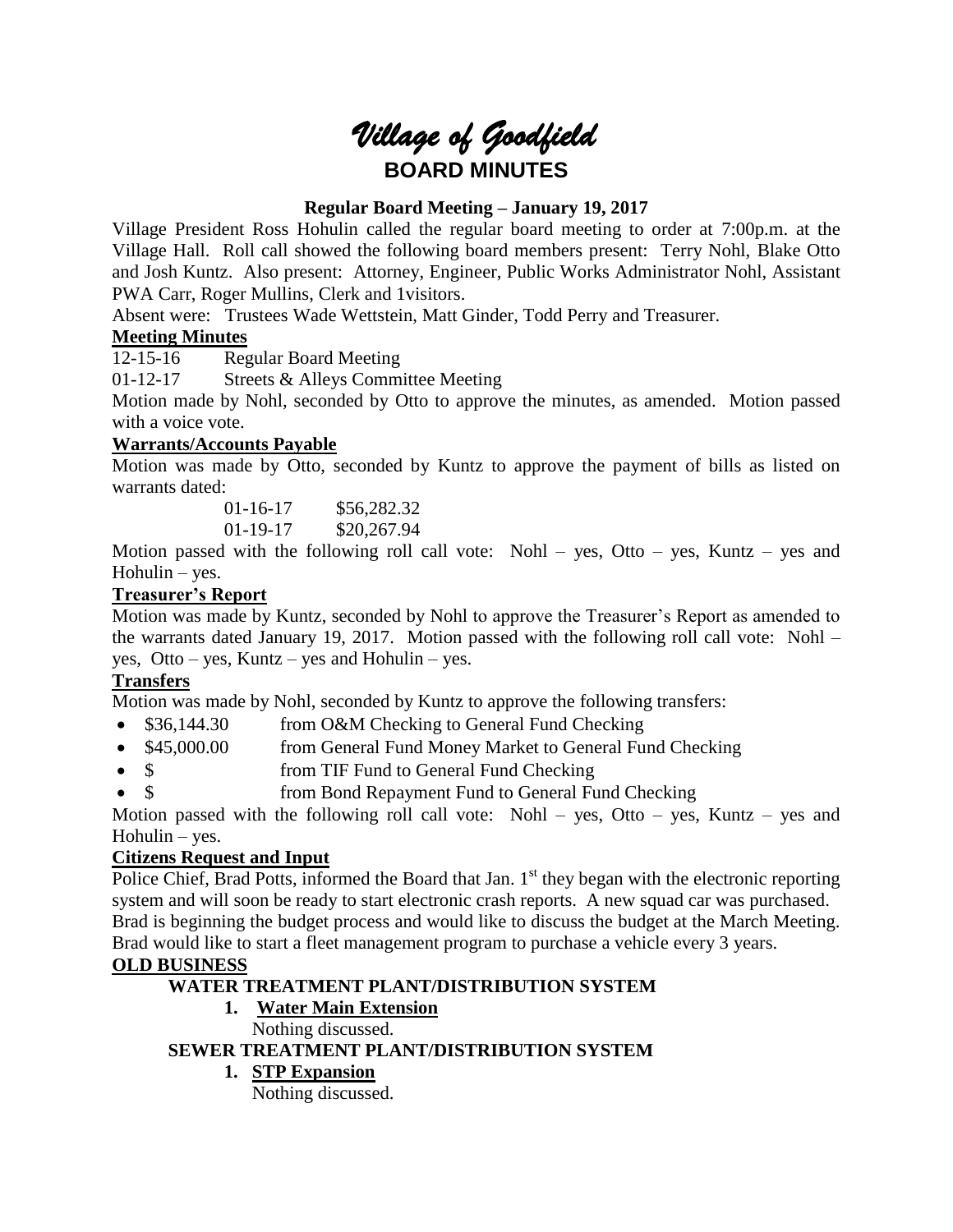## **2. Trunk Sewer Improvements, Clearing Brush, Easements** Nothing discussed.

**Payment of outstanding invoices upon request of Village Engineer**

No payment of outstanding invoices.

#### **Goodfield Business Park**

Nothing discussed.

#### **Skybeam (DTN) Agreement**

Attorney Gronewold sent a follow-up courtesy reminder of termination.

#### **Rte. 117 Sanitary Sewer Service**

Engineer Yockey brought change order #1 from GA Rich in the amount of \$1,037.32 for labor expenses to avoid water main. Motion was made by Kuntz, seconded by Nohl to approve change order #1 to GA Rich for \$1,037.32. Motion passed with the following roll call vote: Nohl – yes, Otto – yes, Kuntz – yes and Hohulin – yes.

Engineer Yockey also brought Pay Request #2 from GA Rich in the amount of \$5,512.52. Motion was made by Kuntz, seconded by Otto to approve Pay Request #2 to GA Rich for  $$5,512.52$ . Motion passed with the following roll call vote: Nohl – yes, Otto – yes, Kuntz – yes and Hohulin – yes

#### **Chemical Feed Room at Water Treatment Plant**

PWA Nohl is waiting on a price from Hartmans.

#### **Comprehensive Plan/Mile and a half radius map**

Engineer Yockey brought maps last month.

#### **Consolidated Election**

Petitions were filed by Terry Nohl, Wade Wettstein and Jim Edwards.

## **The Lakes at Oak Valley Drainage Easements**

One of the homeowners did not want to sign the easement. He would like the drainage back in original easement. The Village would be able to do the re-grading work. Other easement documents have been mailed to the homeowners.

#### **Proposed Safety Improvement for Norfolk Southern Railroad @ Harrison & Birkey Street**

#### **IL Commerce Commission Stipulated Agreement 1934**

Aaron Toliver with the ICC says we can do anything as long as Village Funds are used. Stipulated Agreement has a lot of stipulations and Aaron is hesitant to make changes to the agreement. Attorney Gronewold will set up a conference call with everyone involved to discuss changes to the Stipulated Agreement. Attorney Gronewold also drafted potential alternative language options for proposed agreement.

Motion was made by Nohl, seconded by Otto to allow Lewis, Yockey & Brown to do profile and cross sections on rail road field work. Motion passed with the following roll call vote: Nohl – yes, Otto – yes, Kuntz – no and Hohulin - yes.

# **Sky Web Internet at the Park**

No discussion.

#### **Government Travel Control Act - Ordinance**

Passed at the December Regular Board Meeting.